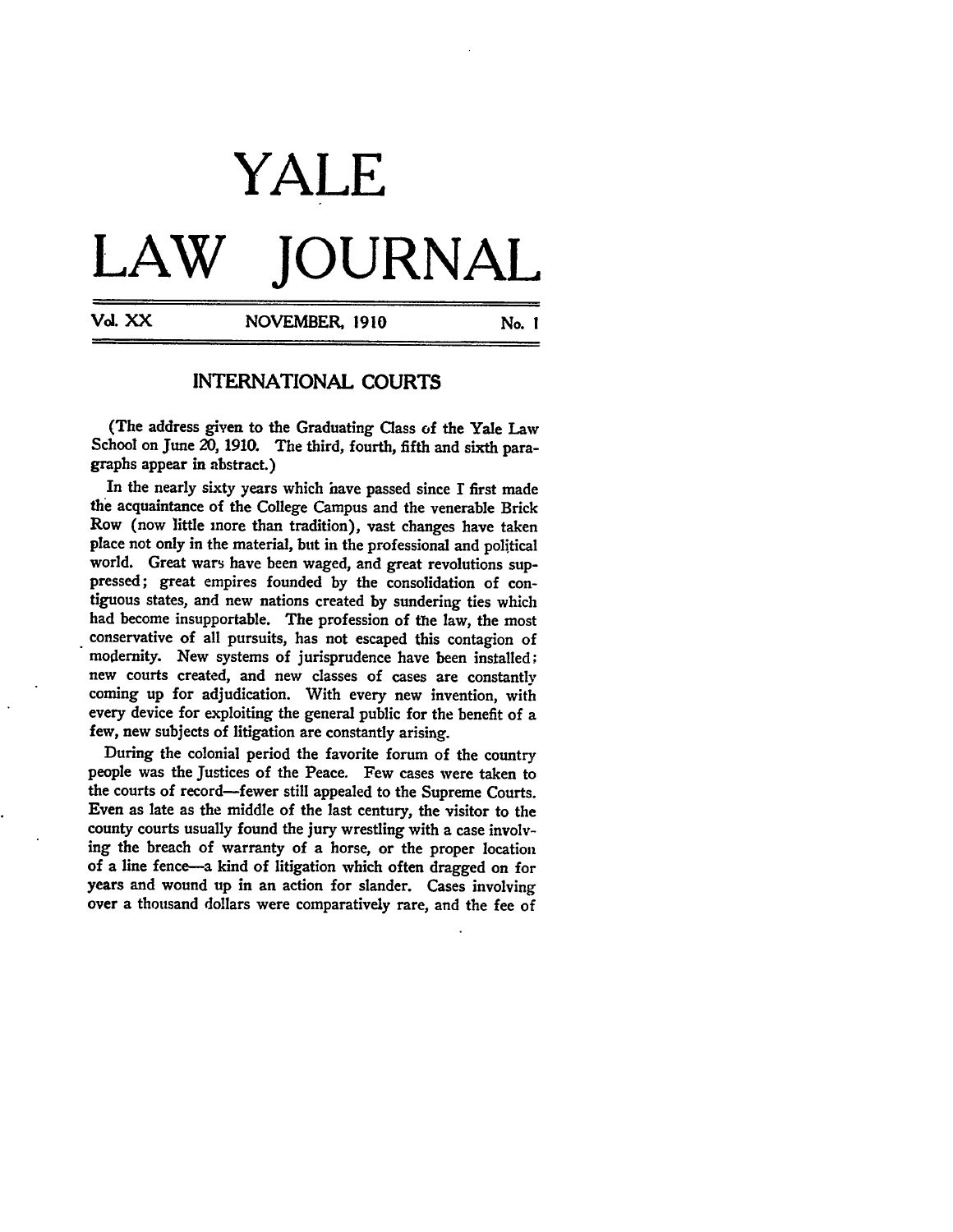*YALE LAW JOURNAL*

a modern lawyer in a single suit often represents the earnings of a lifetime a century ago. Corporations then were practically unknown, but have lately multiplied to such an extent as to have absorbed the most profitable sources of professional income, and are introducing subjects of litigation unheard of to the fathers of the present generation. Both in England and in America there has been a large falling off in jury cases, and a corresponding increase of suits in the courts of equity, in which the great business of the country is now carried on. Sovereign States are now constantly bringing actions against each other in the Supreme Court; but the last and final expression of judicial power is found in the international tribunals. The supereminence of these courts, and particularly of The Hague tribunal, invites a consideration of their possibilities and limitations.

International arbitration has been a dream of political reformers from the time the first glimmerings of Greek philosophy and civilization began to dissipate the darkness with which ancient, and particularly Oriental, barbarism had overspread the earth. It was frequently resorted to in disputes between the Grecian states, and was not unknown even in Asia Minor.

**By** the Romans arbitration was uniformly refused. During the Middle Ages and the preponderance of papal authority, the Church arrogated to itself to act as arbiter of all disputes between nations, and even to parcel our newly discovered lands and allot them to sovereigns at its pleasure. Be it said to their credit, the voice of the Popes was generally for peace, and through their influence arbitral clauses were sometimes inserted in treaties between European powers, and were occasionally appealed to for the settlement of international disputes. But these attempts were always individual, limited to the signatory powers alone, and ceasing to be operative upon the outbreak of war, the termination of the treaty, or the passing of the particular exigency.

It was not until the seventeenth century that the question of a general arbitral tribunal in which all the nations of the world should take part was even broached **by** political writers. Curiously enough, two books upon this subject appeared almost contemporaneously--one **by** Emeric Cruci, a French writer, in **1623,** and the other **by** Grotius, the great Dutch publicist, who in **1625** put forth his great work upon the law of war and peace, which for nearly three hundred years has been treated as the foundation of the modern science of international law. In this he advocates

 $\overline{2}$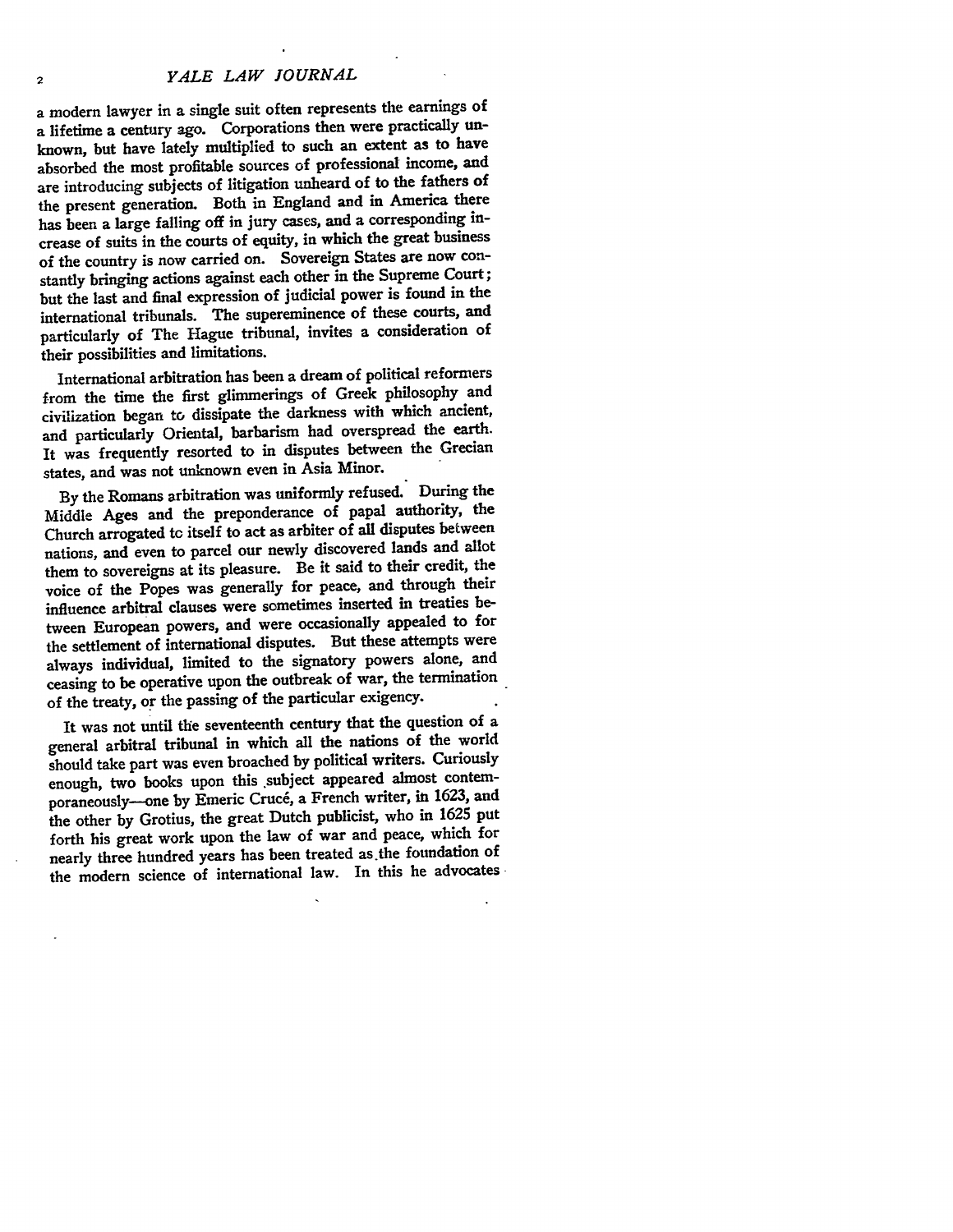congresses of Christian states at which international controversies shall be decided **by** disinterested powers with authority to compel the parties to accept peace on equitable terms. **Cruci's** project was more definite. He proposed the establishment at Venice of an assembly of Ambassadors of all the nations of the world, Oriental as well as Occidental, who should settle all international disputes. Nothing, however, ever came of these proposals, although individual cases between the Powers involving generally pecuniary claims, questions of boundary and of the navigation of internal waters, were frequently submitted to disinterested parties.

It is to the nineteenth century and largely to the initiative of this country that the world is indebted for the most important steps in the direction of a general arbitral tribunal. The creation of the Supreme Court of the United States is itself almost an epoch. It demonstrated for the first time that a court may be established, with power to adjudicate all claims between sovereign and independent States. For this purpose it possesses all the pre- rogatives of an international court. It adjusts all controversies between forty-six States, all independent of each other, and all autonomous, except in a limited subservience to the general government. By accepting the Constitution of the United States and seeking admission to the Union, each State declares its willingness to abide **by** the awards of the Supreme Court, which \*that court may enforce with the Army and Navy. At an early period of its history, Pennsylvania, Georgia and Virginia refused to be bound by its adjudications; but wiser counsels ultimately prevailed, and never since the Civil War has the supremacy of that court in interstate matters been seriously denied. That this jurisdiction is a substantial one is evident from the fact that a year rarely passes that it is not invoked to settle some pecuniary demand, some boundary line, or some question of water rights, besides a much larger number of cases where the question arises as to the power of the Supreme Court to restrain a State acting through its officers in alleged violation of the Constitution of the United States.

What the United States have demanded of the States they have generally conceded in their own disputes with other sovereign powers. From **1798** to the present day, no arbitration has been refused **by** this country where the matter was susceptible of arbitration. As in law suits generally, the results have not been so in **1893,** with an offer to lend their ready co-operation. These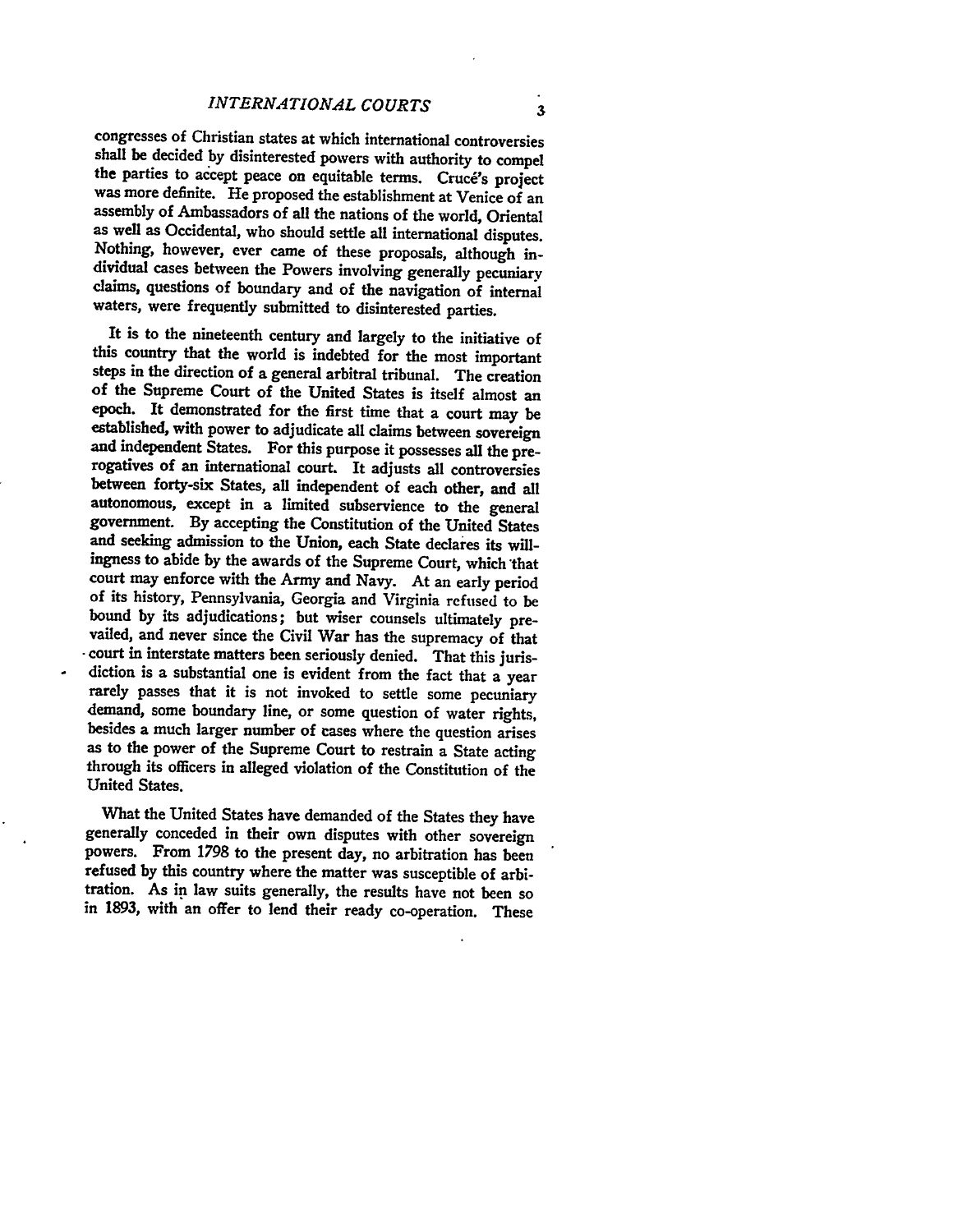favorable to either side as to discourage the other from repeating the experiment. The principle has been so well established that it **is-** difficult to conceive of a controversy arising with Great Britain which both sides would not be willing to arbitrate. During the nineteenth century more than a dozen disputes with the mother country, and at least as many more with other foreign powers, were submitted to arbitration.

But all these were of minor importance as compared with the great case of the Alabama Claims growing out of the Civil War, and the failure of Great Britain to make use of due diligence in preventing the escape from her ports of Confederate cruiser3. Whether the magnitude **of** the amount, the importance of the questions involved, the degree of public attention it attracted, or the dignity, ability and distinguished character of the court and counsel be considered, this case stands at the head of all international controversies ever submitted to the arbitration of a neutral tribunal. The proposition as made in **1863** for an arbitration was rejected **by** Earl Russell upon the ground that it involved a question of honor and good faith, as well as the interpretation of a British statute, which could not be referred to neutral powers. Upon a subsequent change of personnel in the British administration, the subject was reconsidered, the offer accepted, and the case submitted to three of the most distinguished jurists of Italy, Switzerland and Brazil, as well as those of England *and* the United States, and an award made substantially in favor of the United States, the English members alone dissenting.

The decision of the individual case was of less importance than the settlement of the legal principles involved with respect to the conduct of neutrals, and their duty to belligerent States. These principles have been practically acquiesced in, though not formally adopted, **by** the whole civilized world, and the Geneva Arbitration. as it came to be called, treated as a part of the law of nations. It probably averted a war with Great Britain, and was certainly a signal instance of self-control on the part of the two leading powers of the world.

Eighteen years after the successful issue of the Geneva Arbitration, and close upon the applause its methods had evoked from the leading publicists of the world, Congress in **1890** requested the President **by** resolution to invite the powers to submit all their differences not adjustable by diplomacy to arbitration. This action was formally approved **by** the British House of Commons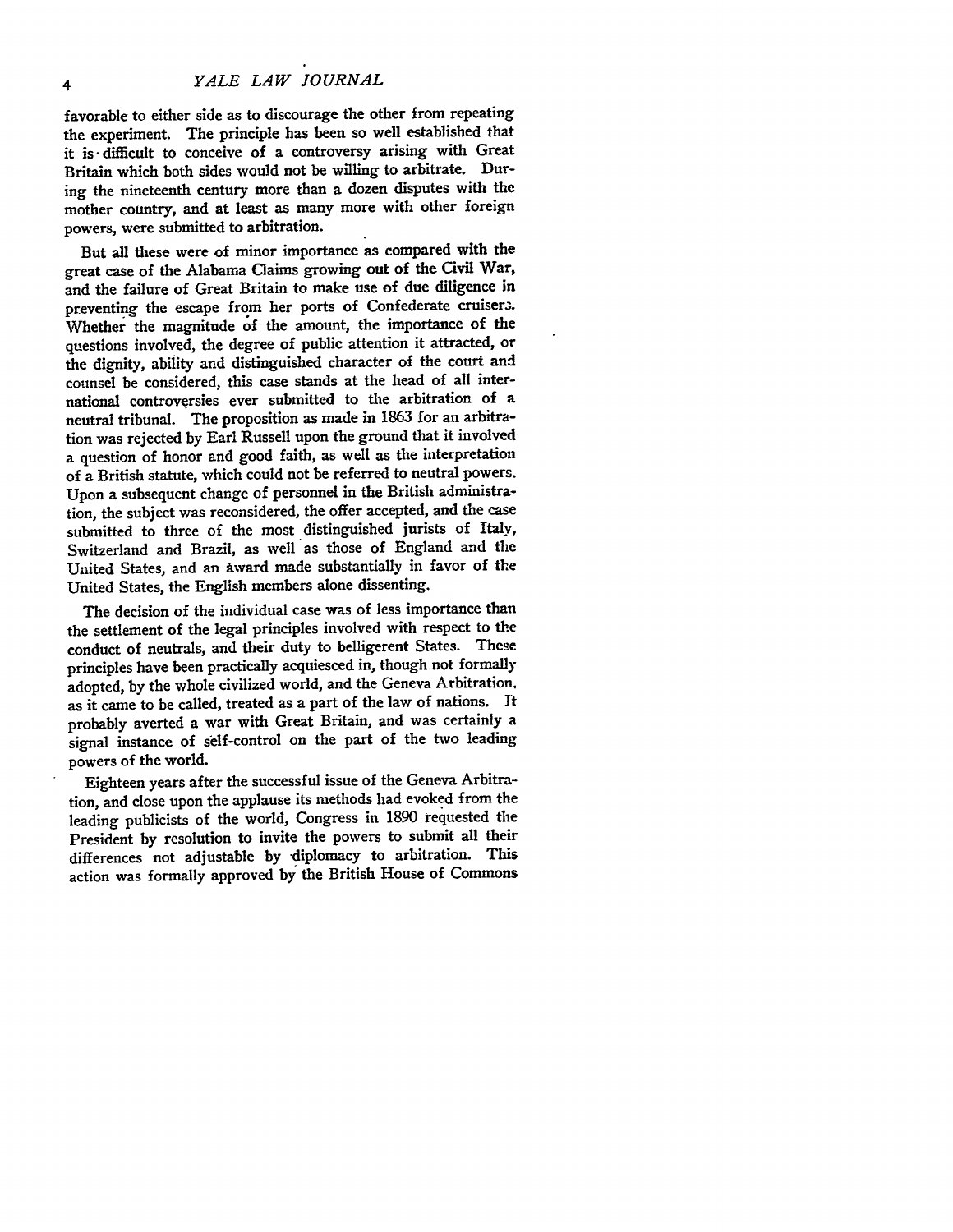mutual resolutions were finally embodied in a general treaty of arbitration between Great Britain and the United States, con cluded in 1897, but for some reasons never very satisfactorily explained, it failed of ratification **by** the Senate and never became operative. Meanwhile, owing to the aggressive policy of Bismarck and the Franco-Prussian War all Europe was kept under arms and an enormous expenditure incurred in the preparation for possible war.

Strange to say, the next most important step ever taken in the direction of international arbitration came from Russia-one of the most autocratic, powerful and belligerent of nations-in the form of an invitation to the powers generally, to send delegates to a conference to be held at The Hague to consider methods of relieving the world from the oppressive burden of armaments, and devising a method of preserving peace without a resort to force. The time chosen was opportune. Bismarck, the man of blood and iron, whose policy had crushed France and unified Germany, had ietired to private life, but his policy of a continued preparedness for war was continued to the point of converting the continent into a military camp. The expense was becoming enormous, and the tension intolerable. It differed from all other attempts at arbitration in the important fact that it was called together in a period of profound peace and without reference to any war, past, present or threatening. Though meeting with the approval of Great Britain and the United States, it was received with scepticism **by** the diplomats and press of Europe. The Conference was opened May **18, 1899,** at The Hague, a place most happily chosen for the purpose. It was remote from the great capitals of Europe, their influences and their intrigues, and within an hour's ride from Ryswick and Utrecht, where two of the most famous treaties of peace were signed-treaties which did almost as much as the great work of Grotius, to establish the fame of Holland as the cradle of international law. The Hague itself is the most American of European cities, and reminds one of the old Quaker towns of New Jersey and Pennsylvania. Full of historic associations, connected with the independence of the Dutch Republic, its quiet streets and shaded avenues are instinct with the spirit of peace.

If the results of this conference be measured **by** the anticipations of the Emperor of Russia, who convoked it, and of the ardent friends **who** supported it, it must be considered a failure. The powers could not **agree** upon a general reduction of arna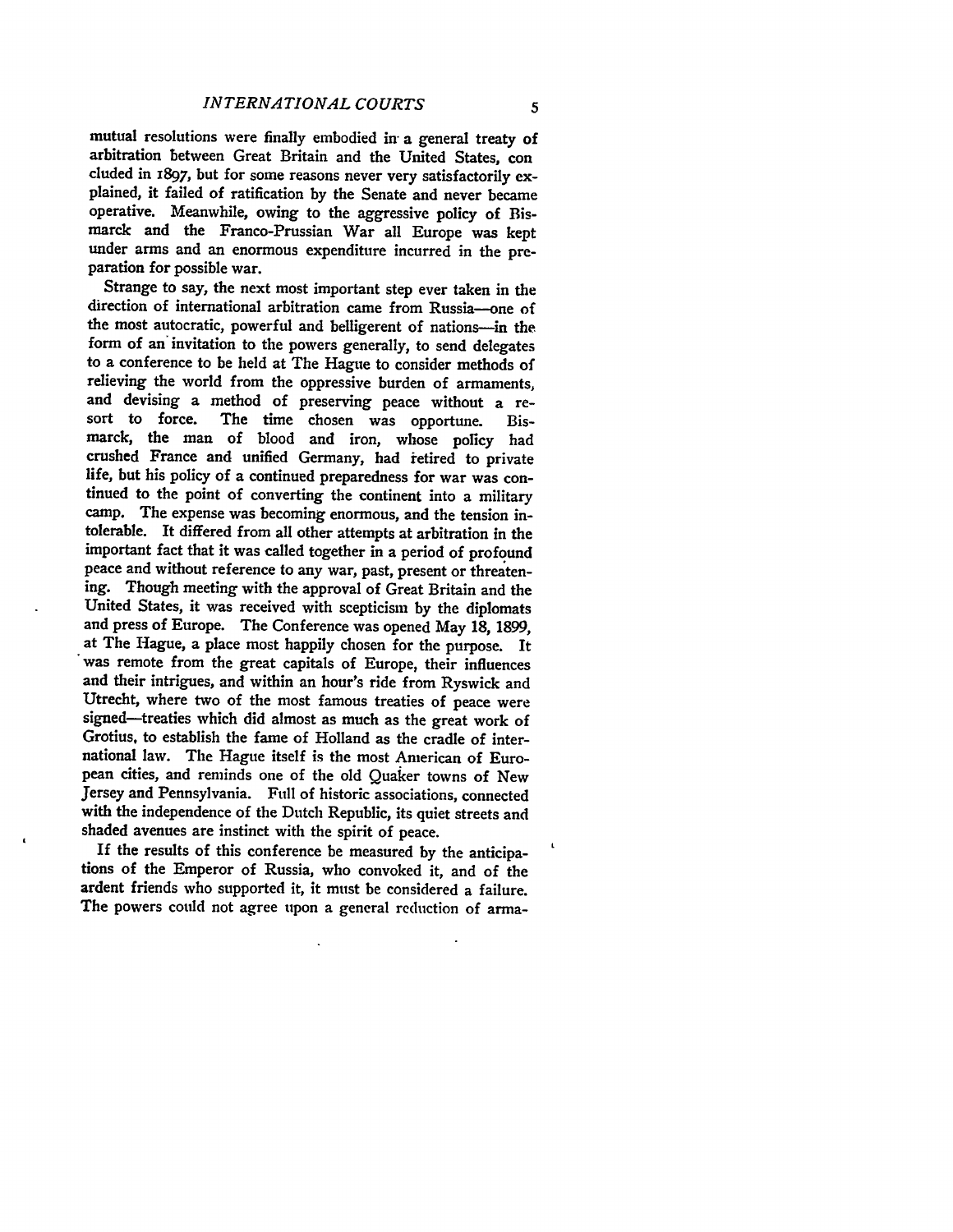ments. The best that could be obtained was an opinion that a restriction of military charges was extremely desirable for the increase of the general welfare, and the expression **of-** a wish that the Governments might examine the possibility of an agreement as to the limitation of armed forces, and a restriction of the budgets. This was certainly amiable, but strikingly ineffective. It simply threw a sop to public sentiment **by** making a recommendation, which every one must have known would be futile.

But if the main object of the Conference resulted in a disappointment, its convocation was fully justified **by** three conventions, and I use the word "convention" in the civil law sense of an agreement:

**(i)** For good offices and mediation **by** other friendly powers in case of threatened or pending hostilities. This mediation was offered **by** the President of the United States, in the war between Russia and Japan, and resulted in the Treaty of Portsmouth;

**(2)** For an international arbitration of inquiry to ascertain facts when in dispute, leaving the powers themselves to dispose of the case upon the facts found. Resort was had to this method in the celebrated Dogger Bank case, where a Russian man-ofwar fired upon certain English fishing vessels in the North Sea, during the war between Russia and Japan, mistaking them for Japanese gunboats;

**(3)** The establishment of a permanent court of arbitration at The Hague with power to determine any differences that may **be** submitted to them. Judges were to be appointed **by** each of the signatory powers, from which one or more members were to **be** selected when a case arose which the parties interested desired to submit to arbitration. The United States were the first to The United States were the first to formally approve of this convention, and the first to submit a case for its decision. This was the celebrated Pious Fund case with Mexico, which had been pending for nearly fifty years, and which was submitted to, and decided **by** the tribunal. This was followed **by** another between Venezuela and a dozen other creditor powers, three of which had actually sent fleets to enforce their demands.

Following The Hague Conference of **i899,** France and England on October 14, 1903, entered into a formal treaty, agreeing to submit to The Hague court of arbitration all differences between them of a judicial order, or relative to the interpretation of existing treaties. In 1904 a similar treaty was signed between Holland and Denmark, and in **1902** another between Spain and Mexico,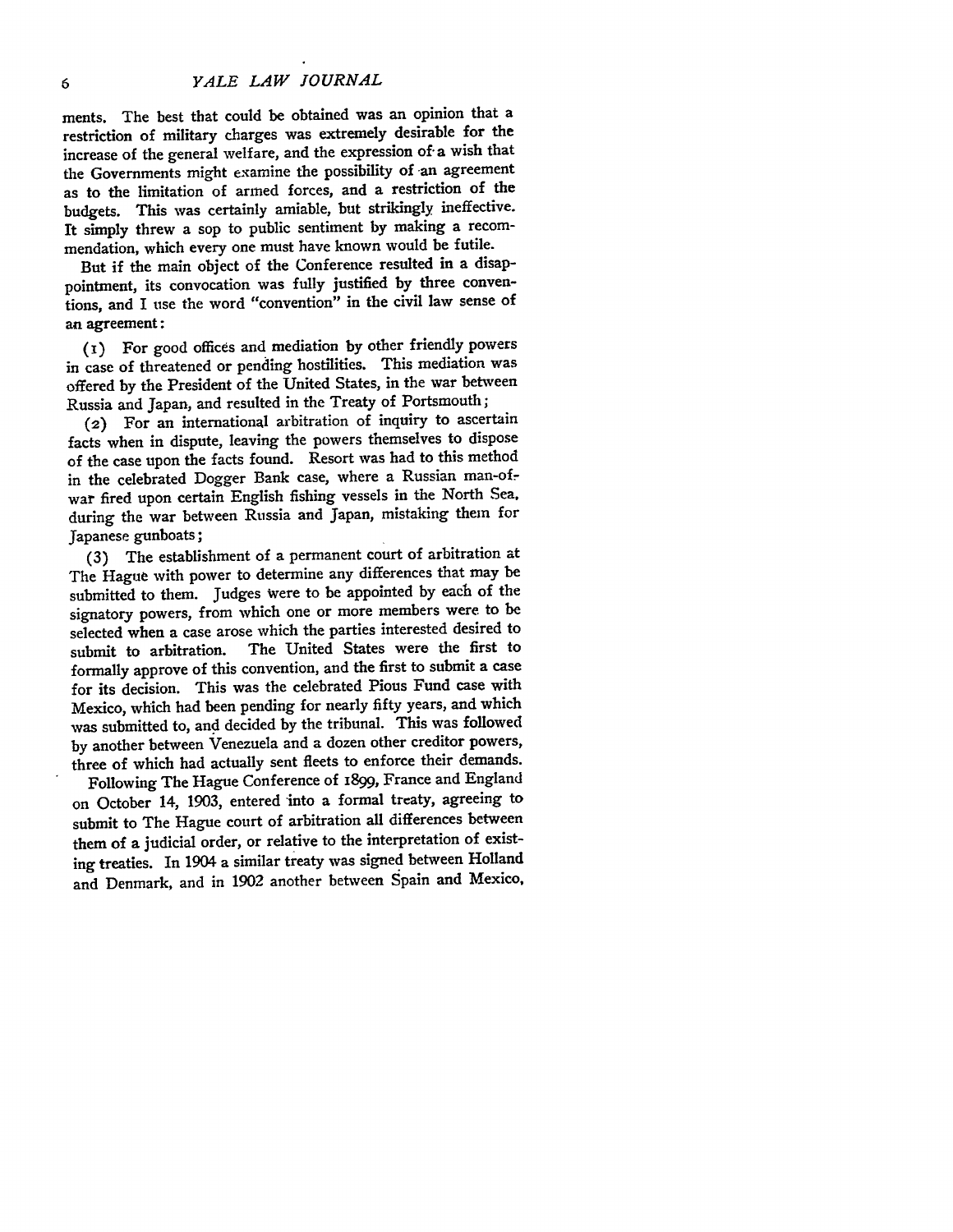for the submission to arbitration of all controversies not affecting the national independence or honor.

It must be confessed, however, that the conventions of The Hague Conference had but little effect upon the politics of Europe. Within a year after the conclusion of its Session, a war broke out between Great Britain and the Transvaal Republic in South Africa, which was waged with great bitterness and resulted in the complete subversion of the republic as an independent power. Beginning in 1904, Japan carried on for a year a terrible war with Russia for the possession of Manchuria and Port Arthur, the result of which was the establishment of Japan as a great power to be reckoned with in all eastern complications, and as unquestionably the first power of the Asiatic continent. If in either of these cases any attempt at all was made to apply the recommendations of The Hague Conference, the cases must have been treated as exceptional, since no attention seems to have been paid to them. That Russia, which had convoked this conference, should have carried on this desperate and apparently- unjust war without the slightest reference to its conventions and recommendations, was certainly a discouragement to the enthusiastic reformers who saw in it the beginning of a new era of peace and concord.

So little influence did this conference have upon the preserva- tion of the general peace that to prevent the whole scheme from falling into desuetude, in 1904, Mr. Roosevelt; then President of the United States, acting upon the suggestion of Congress and various peace societies, proposed the calling of a second conference, which met at The Hague in June, 1907, and remained in session until October 18th.

Toward disarmament or **\*ie** limitation of armaments nothing was done beyond a resolution that it was highly desirable that the Governments should resume the serious study of the question, in view of the fact that military charges had greatly increased since the last Conference was held, and that a restriction of such charges was extremely desirable to the material and moral welfare of mankind. While the main object for which this conference was convoked was not attained, the Conference rendered most valuable service in recommending the creation of a judicial arbitral court, which seems to be a supplement to the permanent arbitration court created **by** the first Conference, and also of an international prize court (with appellate jurisdiction over the highest courts of the several powers), thus establishing the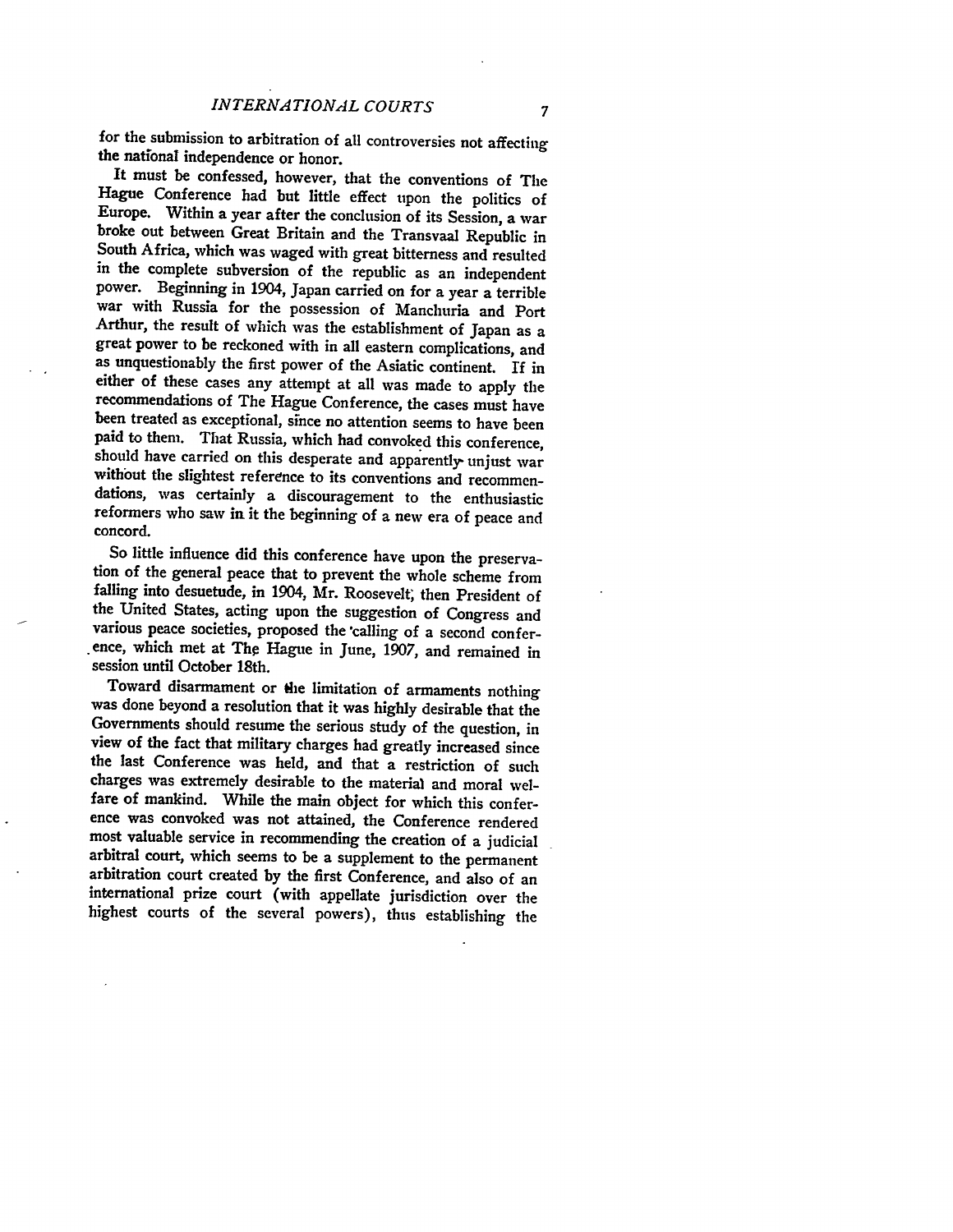*YALE LAW JOURNAL*

principle of compulsory arbitration in a limited class of cases. There was in addition a general revision of the work of the first Conference: a limitation of the employment of force for the collection of contract debts; another relative to the opening of hostilities; another respecting the laws and customs of war on land, and a number of others all tending toward mitigating the horrors of war, and the disuse of barbarous practices.

That these Conferences, though not succeeding in the main objects of limiting armaments and securing a compulsory arbitration of all disputes, have done a vast deal to promote these objects is evident from the fact that, since the first Conference was held, more than fifty treaties of arbitration have been signed among the various nations of the earth-some of them limited to certain disputes of a more or less material character; others to all cases suitable for such submission, or which cannot be settled **by** diplomacy, and do not concern the interest of third parties, with a significant exception in most of them of cases affecting the independence, vital interest or the honor of the contracting States.

In some cases The Hague tribunal is specifically mentioned as the arbiter and in others not.

The happy results achieved **by** these conferences have led the staunch friends of arbitration to foresee an early extension of the systen to differences of a more serious character, and to an ultimate submission of all international disputes and a general reduction of armaments. Some are optimistic enough to foretell an early and permanent closing of the gates of Janus, and a new era of universal peace and concord. In this general chorus of praise and enthusiasm it is odious to utter a discordant note; but  $\overline{I}$  fear that those who profess to see the coming millennium do not take sufficient account of the underlying causes of war, which are frequently quite different from the nominal excuses put forward for a declaration of hostilities. It may **be** safely assumed that wars for trivial causes or for strictly personal reasons will not occur again among civilized nations. The beauty of a modem Helen will never embroil two powerful states in a ten years' war, or bring about the destruction of a modem Troy. If the Menelaus of the twentieth century is convinced that Paris has abducted his wife, he will resort to a personal encounter, or bring an action at law for damages, which Paris will compromise **by** giving the injured husband a check duly certified at the **bank,** for an amount sufficient to soothe his wounded feelings. It is one of the fruits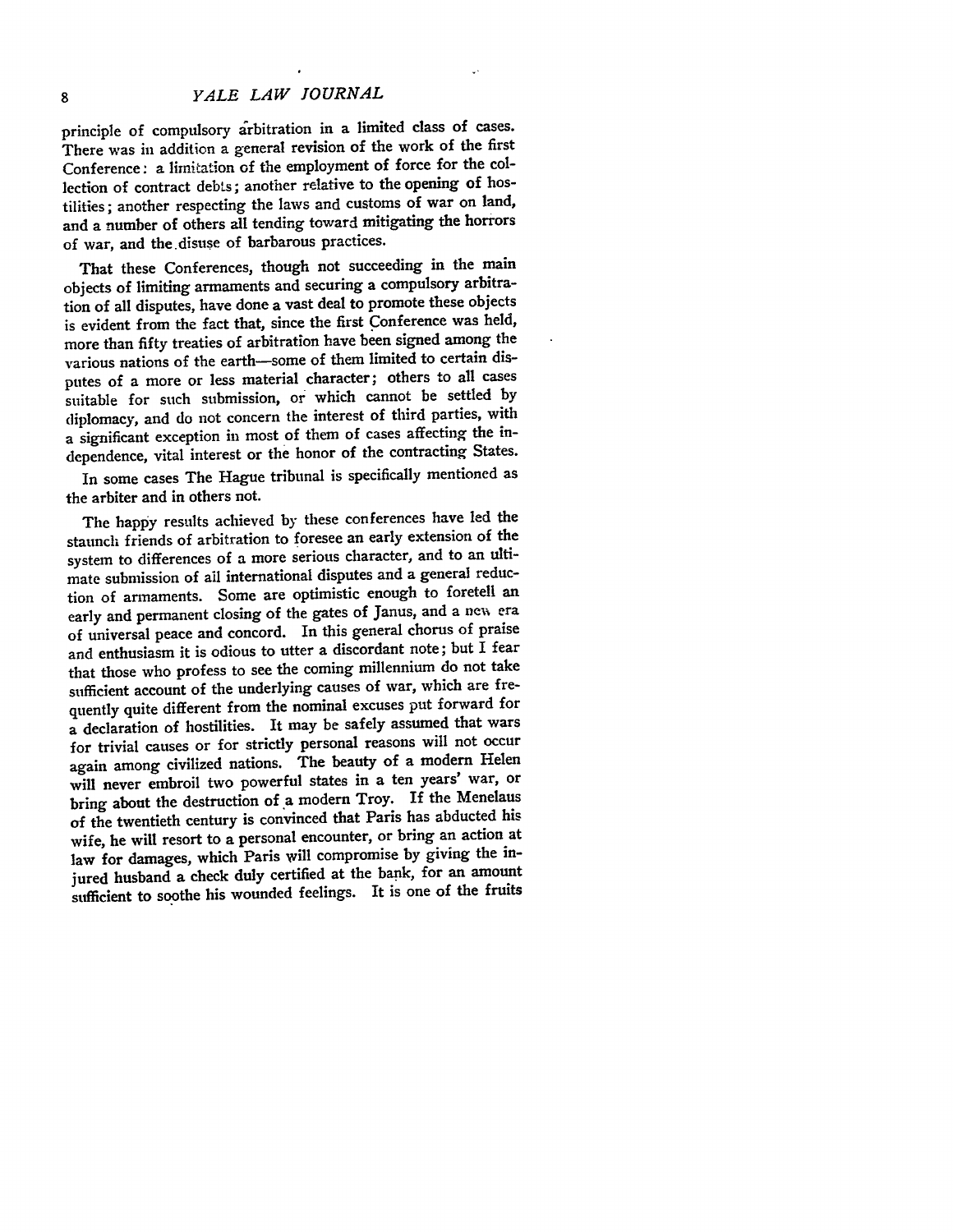of a high civilization that even damages to the heart are susceptible of pecuniary estimation.

Back of the ostensible reasons for war there is usually the per-<br>sonal ambition of a ruler or general; the desire to enlarge the<br>territory, or establish colonies at the expense of a weaker power; the jealousy of one nation at the growing influence of another, or the commercial rivalry of two great industrial peoples, and their competition for the trade of neutrals; the desire to find employment for great armaments, which have only in war an excuse for their existence, the land hunger which from the time of the exodus of the Israelites from **Egypt,** and probably long before, has been at the bottom of all great migrations, and the ousting of inferior races-in short, almost every source of envy and hatred between individuals may become the cause of an international war.

There are three obstacles which stand in the way of the solution of international questions **by** The Hague tribunal:

**(1)** The impossibility of compelling an arbitration whenever either power declines to assent to it, except in prize cases, where an appeal is given as matter of right from the courts of the particular nation to the international prize court. Such a prize case is substantially a private litigation, and utterly impracticable where the dispute is between two nations, and not as in prize cases between the capturing vessel of one nation and the captured vessel of another-really an ordinary litigation decided by an international court. No way seems possible to compel an arbitration, though few rulers would disregard a strong public opinion in favor of it. In a few treaties provision is made for the compulsory arbitration of certain cases; but it is impossible to see how this can be enforced except **by** a war between the two states, which have entered into the arbitration for the very purpose of avoiding a war.

(2) The failure to provide a method of enforcing the execution of its decrees. True, Article **18** of the first Conference declares that the arbitration convention implies an engagement **to** submit loyally to the award; but even in a common law arbitration, an award may be impeached for misconduct, mistakes of various kinds, fraud, partiality or corruption. In an ordinary case an award may be set aside **by** the court, but in a case submitted **by** The Hague tribunal there is no court to deal with it except the court which made it. Should either party repudiate *it,*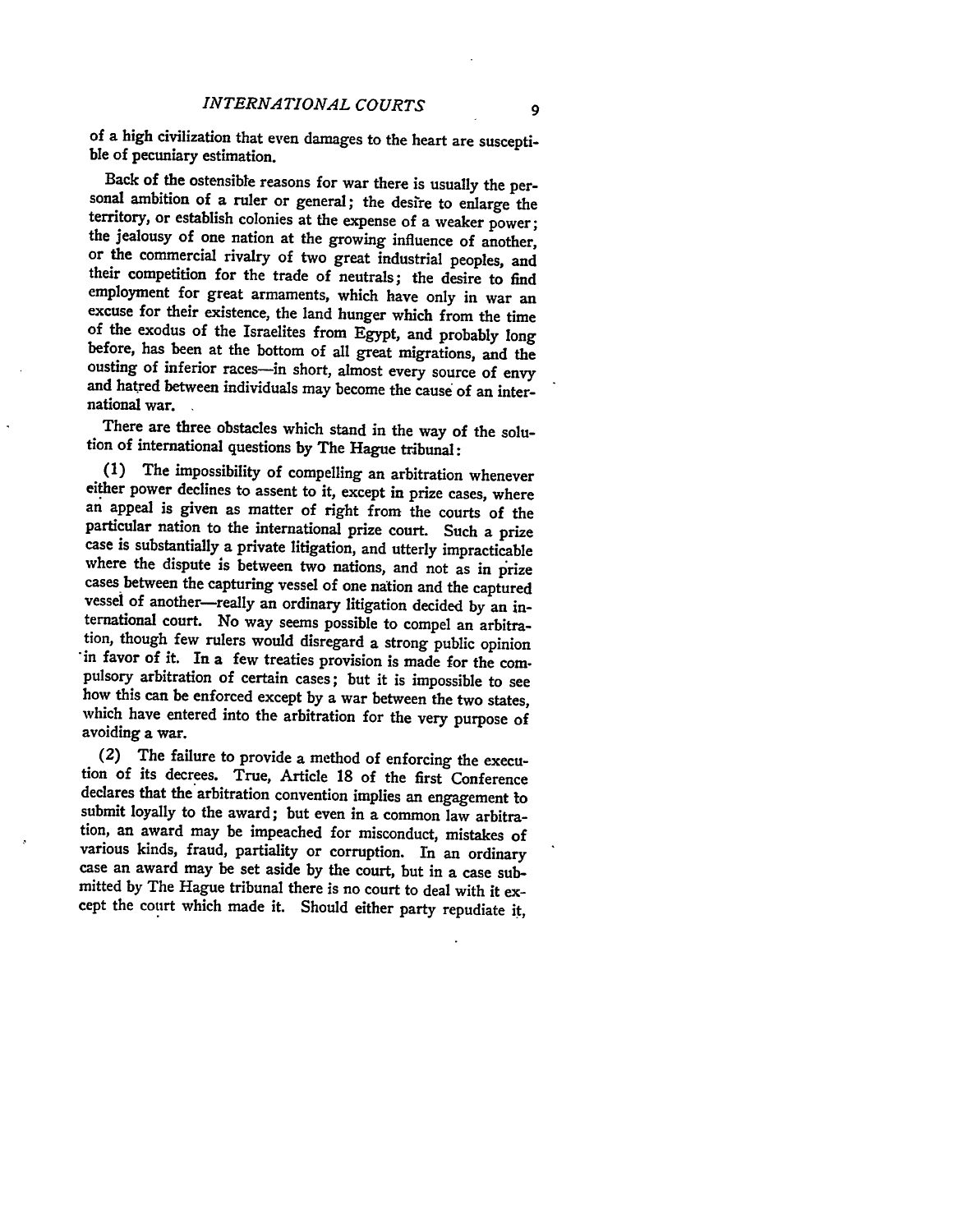its execution could only be enforced by the other party **by** war which, as already remarked, it was the very object of the arbitration to avoid, or by a general coercive action by all the powers concerned in the establishment of the tribunal. Nothing less than a distinct agreement to this effect or a much greater loyalty to the principle of arbitration than the present state of civilization would lead us to expect, would bring about what would amount to a general European war to coerce a recalcitrant member of the Conference to abide **by** an award, in which only the parties litigant were interested. The practical difficulties of obtaining the necessary unanimity are so great and the interest of the powers would be so diverse as to preclude the possibility of concerted action.

**(3)** In nearly all the treaties made since The Hague Conference, with a view to carrying out the principle of arbitration between the particular powers, an exception is made of cases involving the independence, vital interests or honor of the parties to the treaty. These are practically admitted, even **by** the strenuous advocates of international peace, to be beyond the scope of arbitral settlement. It is impossible to conceive of any people held in subjection as a colony, and aspiring to be free, being willing to submit its claims to neutral powers, who might themselves have colonies ready to revolt if an example were set **by** others. It is really a subjection to neutral powers of its right to exist. Take our own case for example. Should we have been willing to submit, even to our good friend France, the right of Great Britain to tax her American colonies? In view of the universal practice at that time to tax colonies, and which still obtains to a great extent, the decision of a neutral court would have been unanimously against us. Had our right to declare ourselves independent been submitted, the decision would have been the same, as no Government could afford to admit the right of its colonies to revolt. Indeed, France extended us her assistance, not through a wish to further republican principles, but from a hatred of Great Britain, of whose great colonial possessions she was envious. Back of all the glittering generalities of the famous Declaration of Independence, there **had** been a feeling increasing for years that we **had** outgrown our infancy; that we were tired of being ruled **by** a distant Parliament, in which we were not represented, and in the sentiments of which we had no share; and that we had reached a status which entitled us to be enumerated among the nations of the earth. It was really for this principle that the colonists were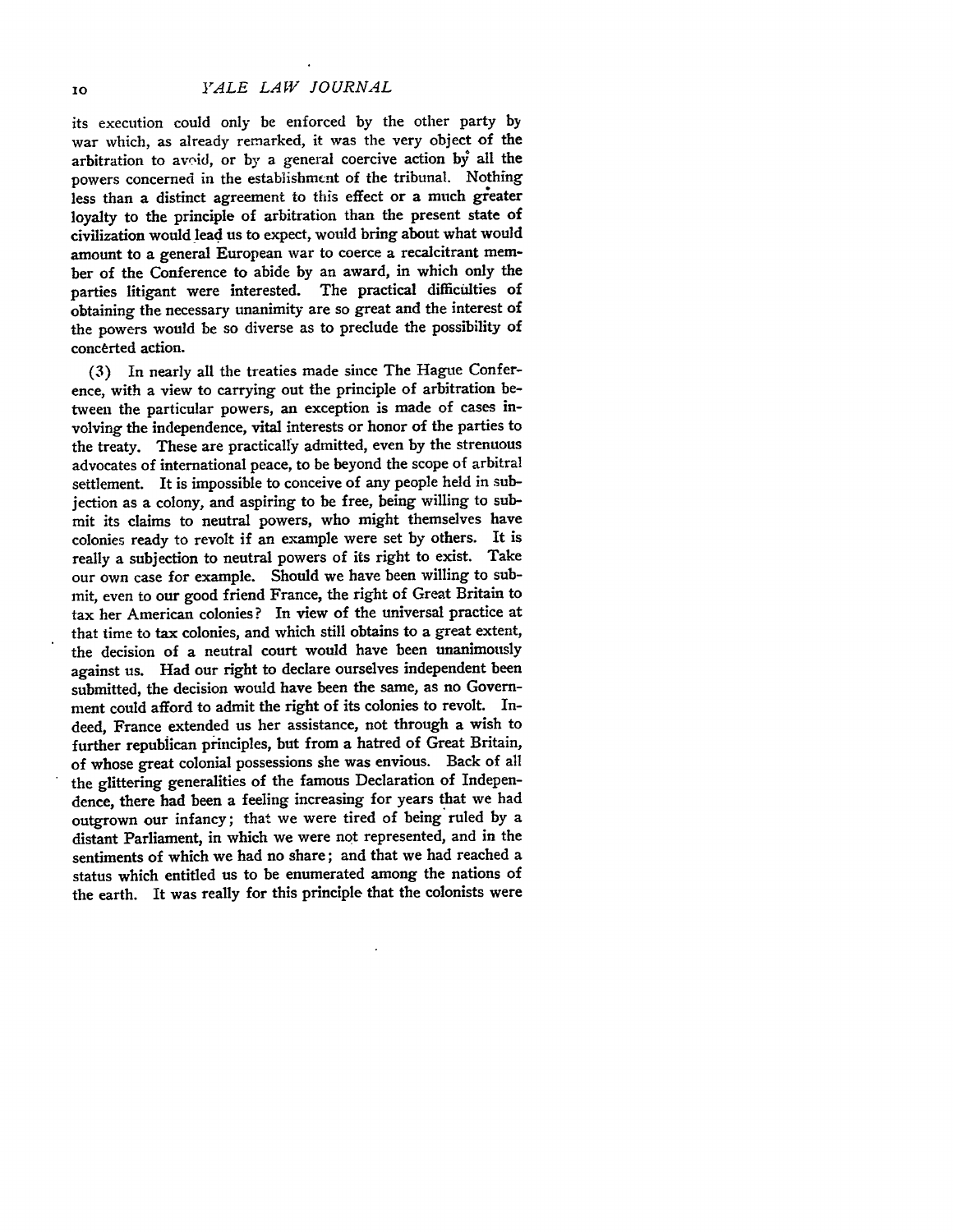willing to stake their lives, their property and their hopes of pre-<br>ferment. For this we waged a seven years' war, and finally obtained an honorable though exhausting peace.

The same may be said of the Boer War in South Africa. It involved not merely the independence of the Transvaal Republic, but her vital interests.

The difficulty is that there is no method provided for determining whether a particular question does or does not involve the in-If both agree that it does, arbitration would follow almost as a matter of course. If either party insists that it does, it has the right to appeal to the arbitrament of arms without regard to The Hague tribunal. The situation may be stated even more concisely. If both parties are desirous of preserving peace, almost any question may be submitted to arbitration; but if either party is bent upon war, no system of arbitration can prevent it.

Notwithstanding its horrors, which ought to be averted **by** all the means which human ingenuity can suggest, war sometimes becomes a deplorable necessity, which every nation which desires to retain the respect of mankind may be called upon to face. **A** State, much more common formerly than now, is something which must be resisted at the risk of being charged with national poltronery, even more opprobious than individual cowardice. While the general rule is that any material advantage gained **by** a victorious nation in a great war is offset **by** the injury done to the defeated party, so that the cause of humanity gains nothing in **the** end, there are undoubtedly certain wars which contribute to the advancement of civilization and the progress of the human race-such for instance as the conquest of savages **by** civilized. nations. It ill becomes us to denounce such wars, since it was practically **by** the use of superior force that we obtained posses- sion of this continent; that Spain and Portugal overran Central and South America, and that Africa is at this moment being redeemed from the rule of savages **by** the powers of Europe. Such conquests contribute vastly to the general welfare of mankind.

In addition to the expressedexceptions of controversies involving questions of independence, vital interests, and national honor. civil wars must evidently be treated as an unnamed exception. They are not wars in the ordinary sense. They are not heralded **by** a formal declaration, or inaugurated **by** an open and manifest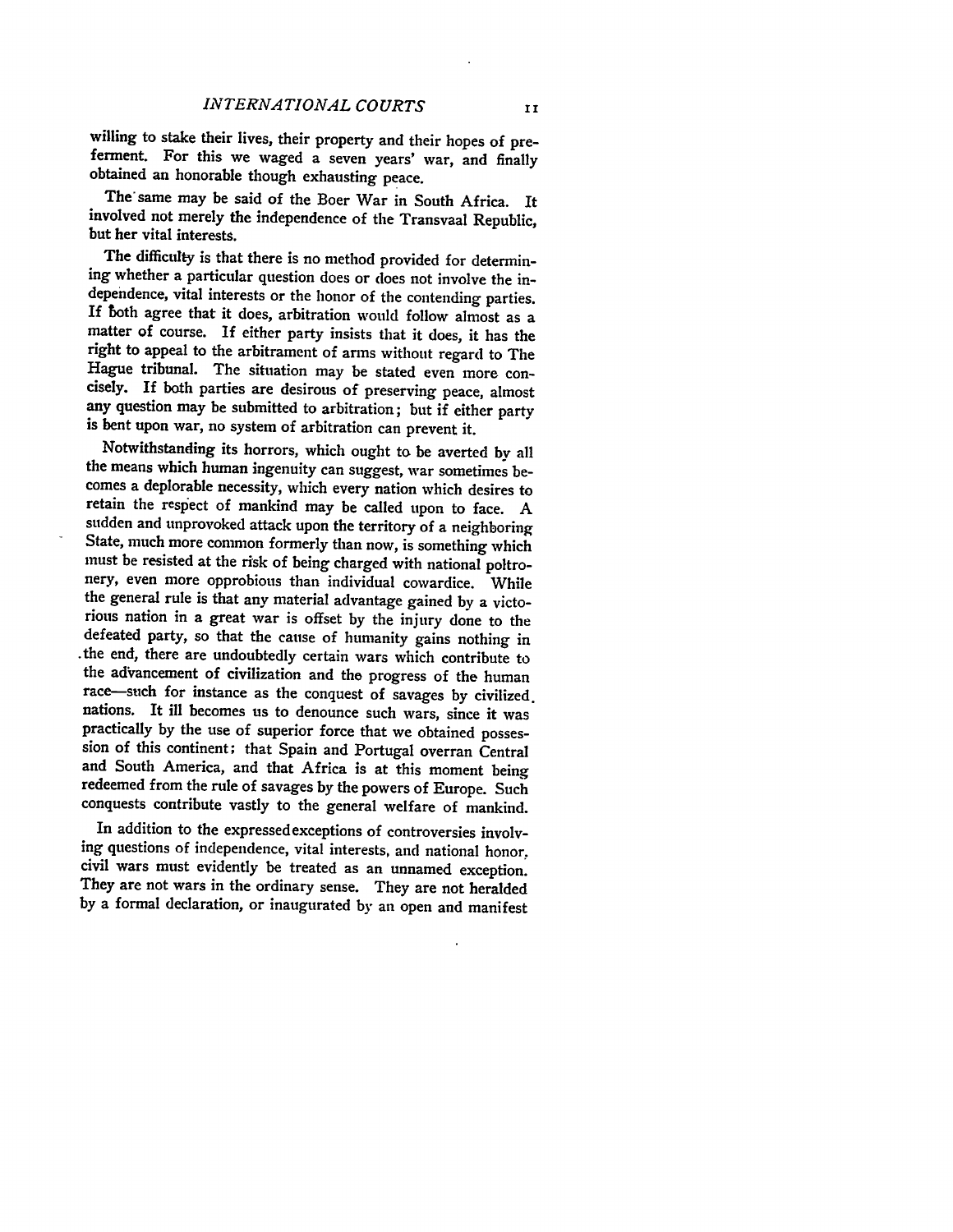act of war. They are usually caused **by** an unredressed grievance followed **by** revolt, ordinarily controlled **by** the police, increasing until it becomes a revolution in which the State and its enemies are formally arrayed against each other. The line between a revolt and a revolution is about as indefinite as that drawn by Blackstone between a misdemeanor and treason; but in either case it is purely an internal commotion with which other nations are not ordinarily concerned, and is not a fit subject for the arbitration of neutral powers. In every Government legislation is constantly being enacted which is repugnant to the views of a large minority, or even a majority of the population, whose indignation is manifested in public meetings, strikes or insurrections. Much may undoubtedly be done **by** advisory boards or boards of conciliation; but if there could be imagined an arbitration of neutral powers over internal dissensions, all authority of Governments to subdue their rebellious subjects and maintain order would **be** at an end. Before and during the great rebellion of 1861, earnest efforts at conciliation were made; but with one party determined upon the preservation of the Union and the other upon its dissolution no middle ground was possible, but no one ever suggested the arbitration of neutral powers. It was simply unthinkable.

The truth is that most of the great wars of the past hundred years have arisen from causes treated as exceptional by The Hague Conference, and the treaties made to carry out their objects. The incessant wars of Napoleon, which kept the continent of Europe in a ferment for twenty years, were obviously undertaken to gratify a personal ambition, frankly avowed in private, though in public thinly disguised under a pretext of promoting the glory of France. After the great disaster of Waterloo, his empire fell to pieces even more rapidly than did those of Alexander and Charlemagne, and the great conqueror died miserably on an obscure island in the South Atlantic.

The second war with Great Britain in 1812 was caused by the assertion of a right to overhaul and search American vessels and impress British seamen thereon-a most proper subject for arbitration, although the position of England, which was at that time engaged in fighting the whole of continental Europe, made all thought of it impossible. It was charged by the Federals that a desire for the conquest of Canada was at. the bottom of the war, but this is extremely doubtful. The war was entirely incon-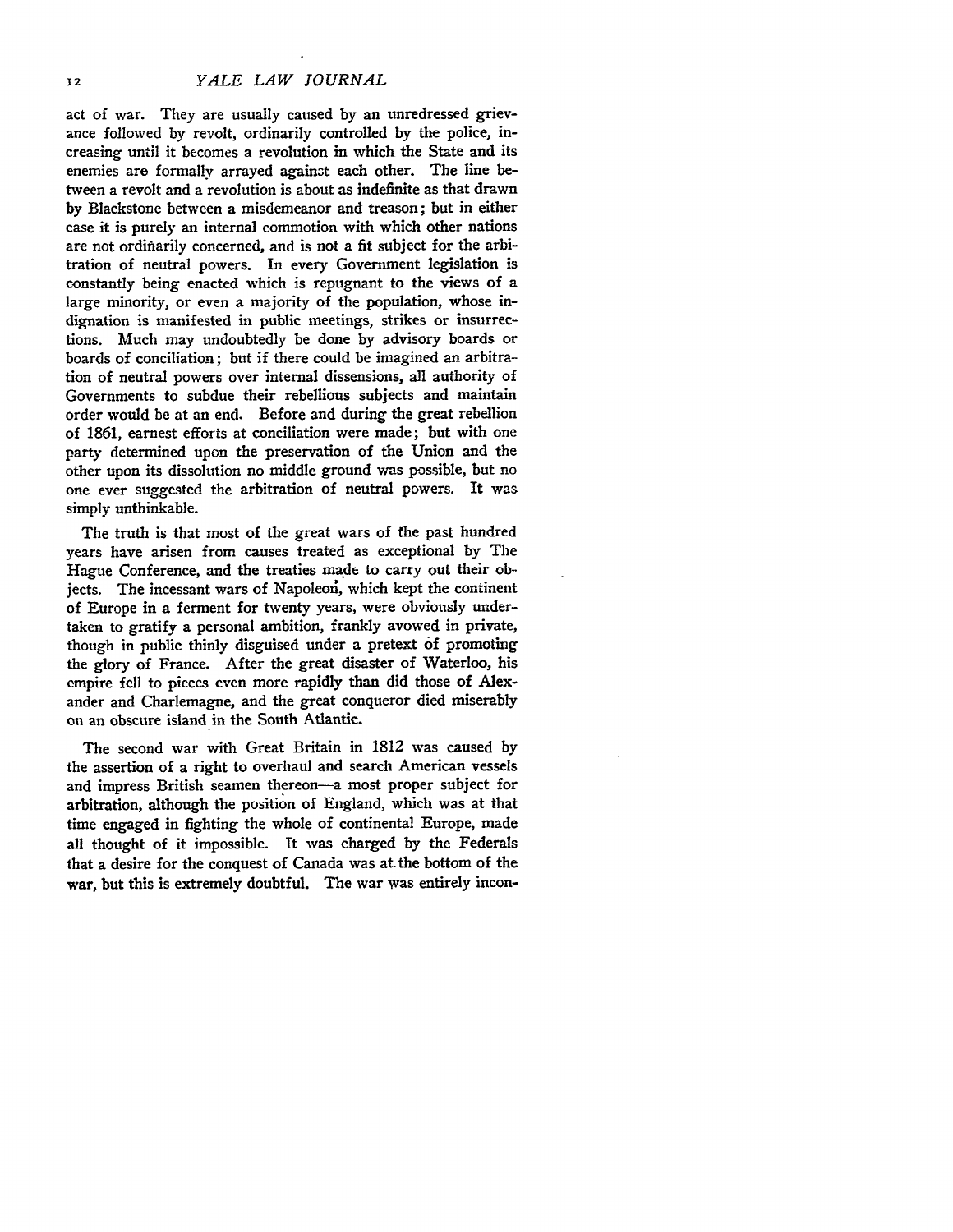sequential, as nothing was said about impressment or the right of search in the treaty of peace. The land operations were a failure; those upon the sea a brilliant success.

Our War with Mexico was an almost undisguised war of conand nothing to the honor of the country. There was nothing<br>which could have been arbitrated in the then state of popular<br>feeling. If there was really a substantial cause for dispute, there was certainly cause for arbitration.

The three great wars of the latter half of the nineteenth century were those between France and Austria in 1859; Austria and Prussia in 1866, and the great Franco-Prussian War of 1870. **All** of these arose from political considerations and not from real grievances-the first from a desire to aid Italy in freeing herself from Austrian domination; the second to settle the question of the hegemony of the German States as between Prussia and Austria; the last from a determination to settle once for all the question whether France or Germany was to dictate the policy of continental Europe. There can be no doubt that this war was immensely popular in both countries. France had been the arbiter of continental Europe for more than a 'century; had used her power with merciless severity, and now aspired to rectify her frontier, as Napoleon mildly put it, **by** seizing the west bank of leon at Jena, and to contest the supremacy of France. Both parties flew to arms with the fury of two rival football teams. The tension was such that a world in arms could not have pre-<br>served peace. France opened the war with the cry "on to Berlin," which in thirty days was changed to "anything to save Paris." Never was a defeat so sudden, so unexpected, so humiliating. The King of Prussia was proclaimed Emperor of Germany at Versailles, and Germany and France from that France was crushed, and lost completely her ancient prestige.<br>Her frontiers were indeed rectified—not as Napoleon had hoped,<br>but by excluding her altogether from her possessions on the left bank of the Rhine. But Germany, notwithstanding the enormous indemnity exacted, reduced neither her taxation nor her armaments. Though the war was won **by** German blood and German money, the profits went to strengthen the rule of the army, and not to lighten the burdens of the people. It is true that Germany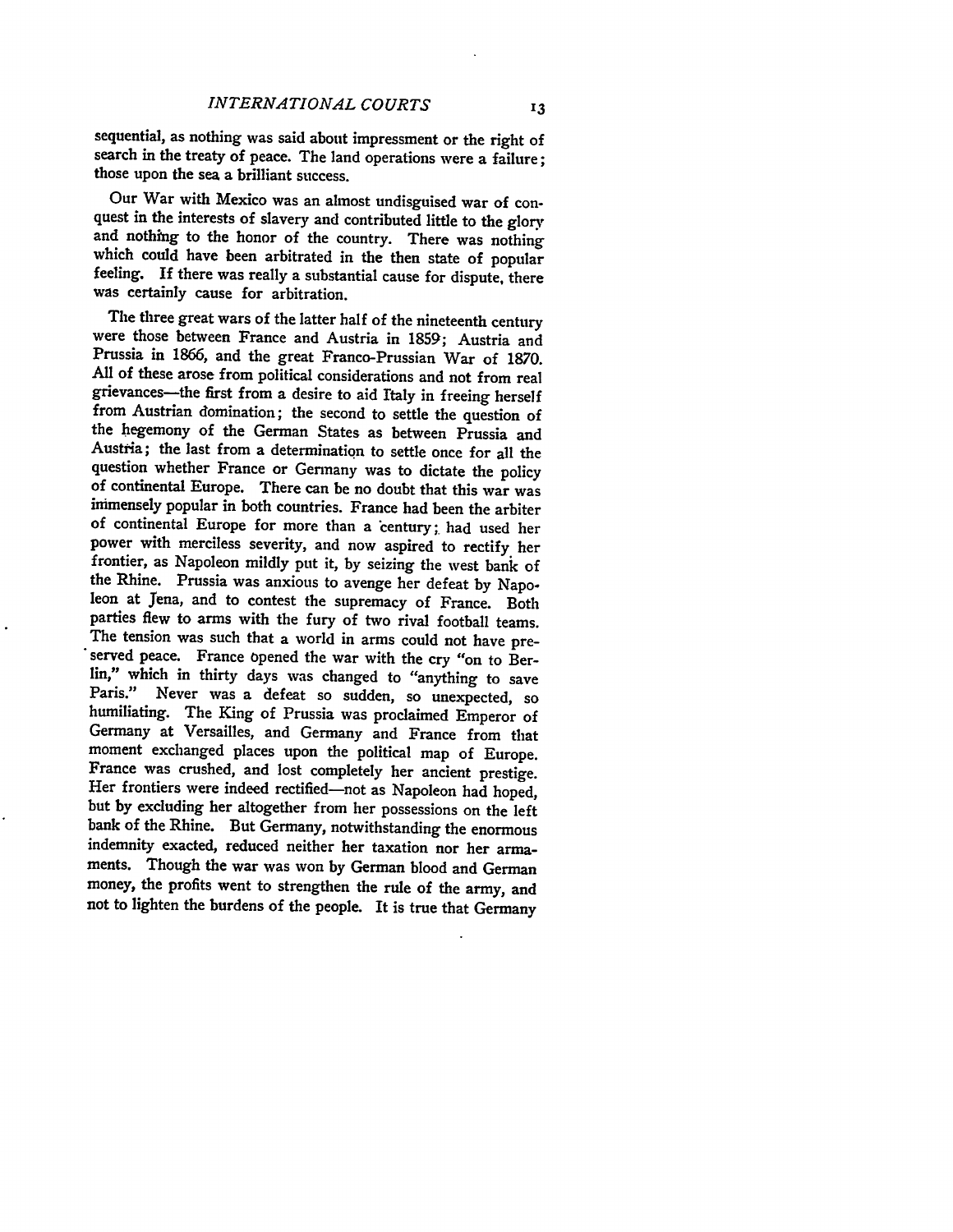has since increased enormously in population and in wealth, but how much of this is due to her successful war with France, and how much to peace at home, and the natural energy of her people, it is impossible to say. For Europe it was simply an exchange of masters--of German arrogance for French dictatorship. It is enough for our purpose that the war was solely to settle the question of supremacy, and that arbitration from the first was utterly impossible. One can imagine the grim smile of Bismarck if, after the celebrated interview at Ems between the King of Prussia and the French Ambassador, which amounted to a declaration of war, some neutral power had suggested the possibility of a peaceable arrangement, when the ambition of his life was about to be realized.

The conventions of The Hague Conference have not vet been adopted **by** any or at least **by** any considerable number of States, and are operative only as advisory, or as incorporated in subsequent treaties; but as already stated, these conventions and the treaties made in pursuance of them all contemplate that there are certain questions in the present state of civilization which cannot be arbitrated; and so long as these questions exist no general reduction of armaments, which it was the first object of the Conference to bring about, is possible. Large armies and constant preparedness for war are the result of a fear.lest some other power or combination of powers may suddenly provoke a war, which the other party may be in no condition to meet. This is said to have happened very recently when Germany served notice upon Russia that she must withdraw her opposition at once to **the** annexation **by** Austria of Bosnia and Herzegovina at the peril of immediate invasion. Russia had no alternative but submission.

Formerly when armies were marched on foot, and there were no railways to expedite their movements, or telegraphs to transmit intelligence, it was weeks or months before the opposing armies were brought into. actual collision; but with the ability which Germany is said to possess of mobilizing half a million of men in ten days, every man knowing exactly what **he** is to do, wars which formerly lasted for years may now be terminated in as many months. To maintain this state of readiness, enormous expenses are necessary to keep armies in training, and provide equipments for instant use. Ships cannot, be built offhand, and if Gernany believes it necessary to her interests to maintain a large navy, England and the other powers must do the same or incur the risk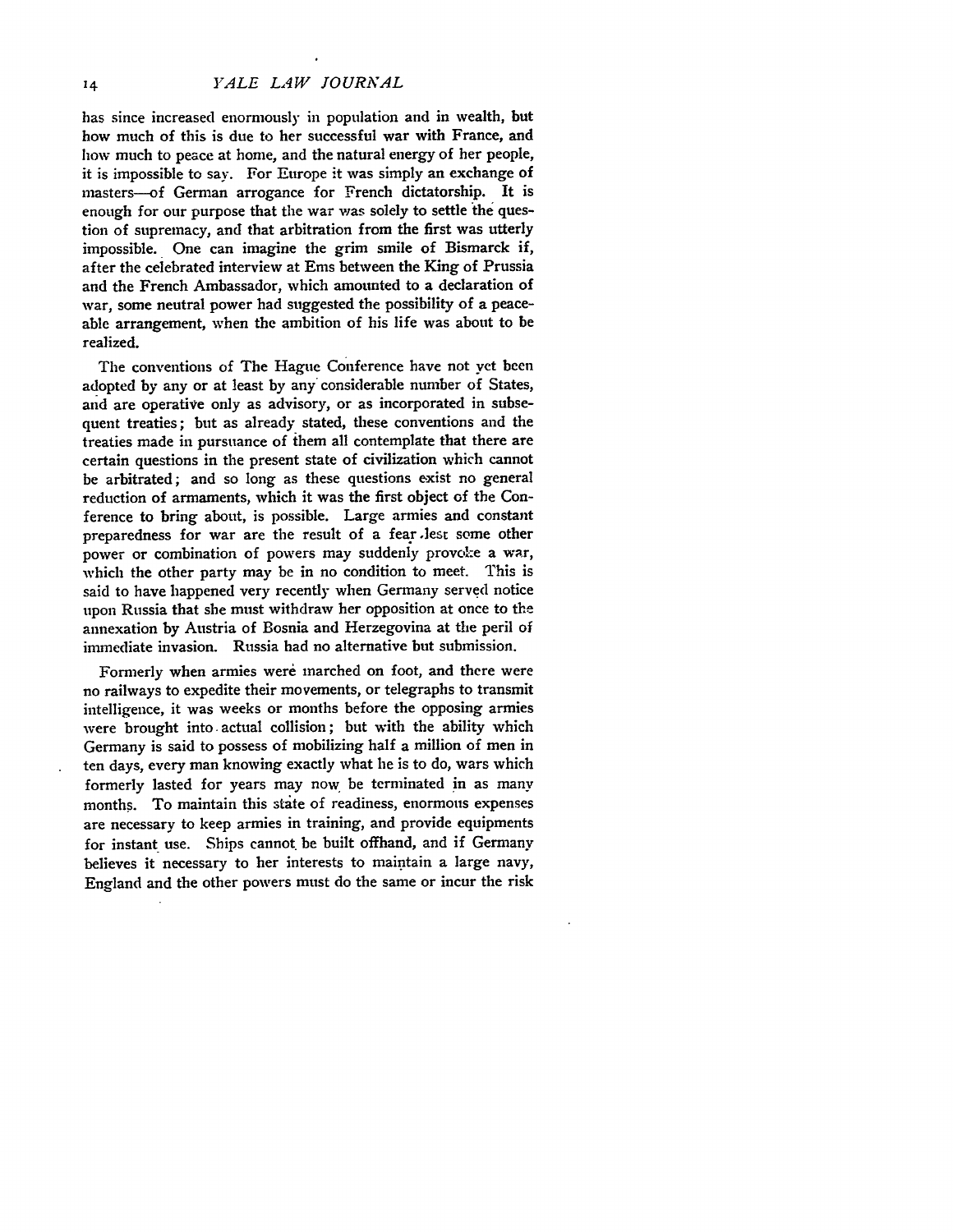of invasion. This is an actual but a melancholy necessity in the present state of enlightenment. Arbitration is not a remedy, because that contemplates the adjustment of an existing dispute. The only relief is in a treaty between the powers principally concerned for a reduction of armaments.

From time immemorial physical courage has won the admiration of mankind. The universality of the sentiment shows that it cannot be wholly wrong. Within reasonable limits it is worthy of all praise. The man who risks his life to save the lives of others, or who takes the lives of others to save his country, is a hero. We instinctively despise a coward, but with that instinct goes another that blood shall not be uselessly shed. Human nature has not materially changed during the historic period, but Christianity and the general education of the race has done much to restrain the outbreak of national passions, though in the present state of enlightenment, wars are almost as numerous as they were when Sicily was incessantly ravaged for two thousand years **by** the Greeks, **by** Byzantines, Romans, Saraceris, Normans and Spaniards. There is an increasing dislike and dread of war, which in the progress of ages may lead to its abolition. But I fear that centuries must elapse before this consummation is reached. The principal motives which have brought about wars in the earliest historic periods are as potent as ever. They cannot be suppressed **by** arbitral tribunals, but may be limited by the grow- ing destructiveness of war, **by** the increasing conviction that its greatest successes are an inadequate compensation for its horrors and miseries, and that the true road to national prosperity lies in the direction of international peace.

Meanwhile our efforts to bring about this consummation should never be halted. Much has already been done in this direction, but vastly more remains to be done. Armaments have not only not decreased, but never.in the history of the world has there been such complete preparation and such readiness for war. They can only be met by increasing inducements to peace. No opportunity should be lost; no argument overlooked. The general agreement of nations to submit their differences to arbitration will doubtless contribute powerfully to fix public attention upon the subject and ultimately strengthen a general movement for a reduction of armaments. Indeed, wars are not more often the deliberate acts of the ruling powers of nations than of the ebullition of popular feeling, against which the people need to be educated -as against other epidemics.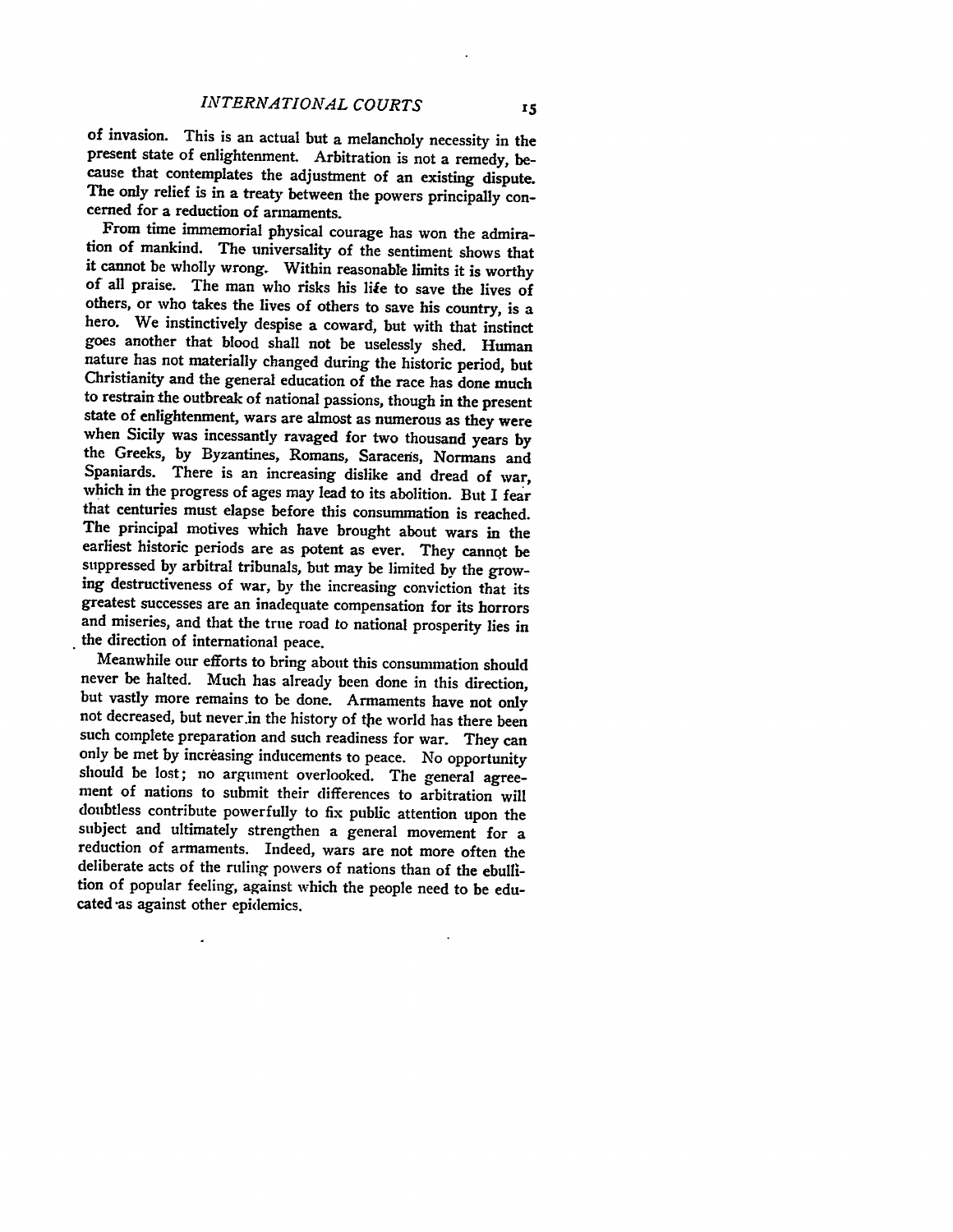This should be the province of an educated press. But, unhappily, in their overweening desire for sensations, they are generally too willing to lend themselves to popular passions, and become the most uncertain and dangerous of political guides.

The excuse ordinarily given for the maintenance of large armies, that they give the most distinct assurance of peace, is fallacious. Large preparations for war **by** any power invite similar preparations **by** others to meet them, and a collision is ultimate**ly** certain to occur. While such preparations may secure immunity from attack **by** any single power, they are a distinct invitation to a consolidation of powers even more destructive to a general peace. The most strained relations of the present day exist between the two powers best prepared for war. It is a general rule that the man who is fully armed and prepared to defend himself is oftenest called upon to do so. The old adage that the man **who** is looking for trouble is apt to find it is as applicable to nations as to individuals. It is probably only a question of time when England and Germany will either come to blows or agree to a cessation of naval construction-an example which other powers will hasten to follow. The world has learned **by** sad experience that no reliance can be placed upon assurances of pacific intentions. however honest they may have been when made; and so long as a single nation persists in multiplying its preparations for war, its competitors must do the same.

In this new field of international litigation which is now opening, it is more than probable that the graduates of this school will ne called upon to take a part. Many of my personal friends have already done so. Schools of international law and diplomacy are being founded for instruction in this branch of jurisprudence. It is a field which commands the finest legal talent in the world. In it you will be brought into contact with the greatest statesmen, the most learned scholars and the most distinguished publicists of Europe, Asia and the Americas. In its arena you will find the greatest possibilities of fame and fortune. In The Hague Court you will find the most dignified tribunal on earth, and in the cases brought before it the largest scope for the exercise of legal ability. Great principles of international law will be established as a guide for future generations, and little **by** little its authority will be extended to cases not now contemplated. While the prospects at present warn us not to be too. sanguine of success, we may at least be hopeful, and recognize the fact that great results sometimes follow from sudden and unexpected causes. How proud